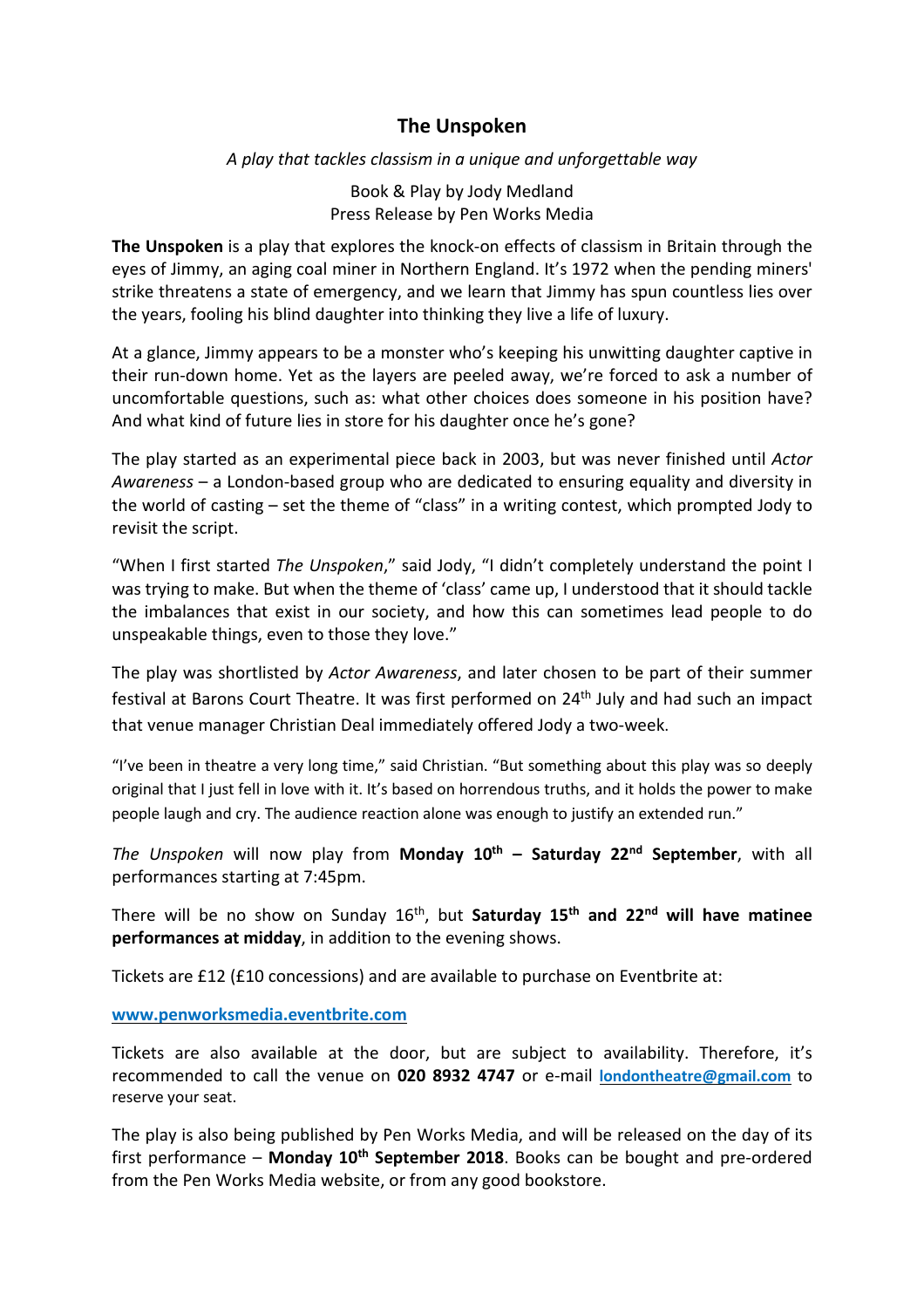## **PROJECT OVERVIEW**



## THINGS AREN'T ALWAYS AS THEY SEEM



**BARONS COURT THEATRE** 28a Comeragh Road London, W14 9HR Mon 10th - Sat 22nd Sept, 7:45pm Midday Matinee's on 15th & 22nd £12 tickets / £10 concessions



**Title** The Unspoken **Author** Jody Medland<br> **Publisher** Pen Works Me **Format** Paperback **RRP** £4.99

**Publisher** Pen Works Media<br>**UK Release date** 10<sup>th</sup> September 20  $10^{th}$  September 2018 Genre **Genre** Dark Comedy / Drama

Industry comps are available upon request. Just e-mail **[jody@penworksmedia.co.uk](mailto:jody@penworksmedia.co.uk)** with your full name and the date you wish to attend.